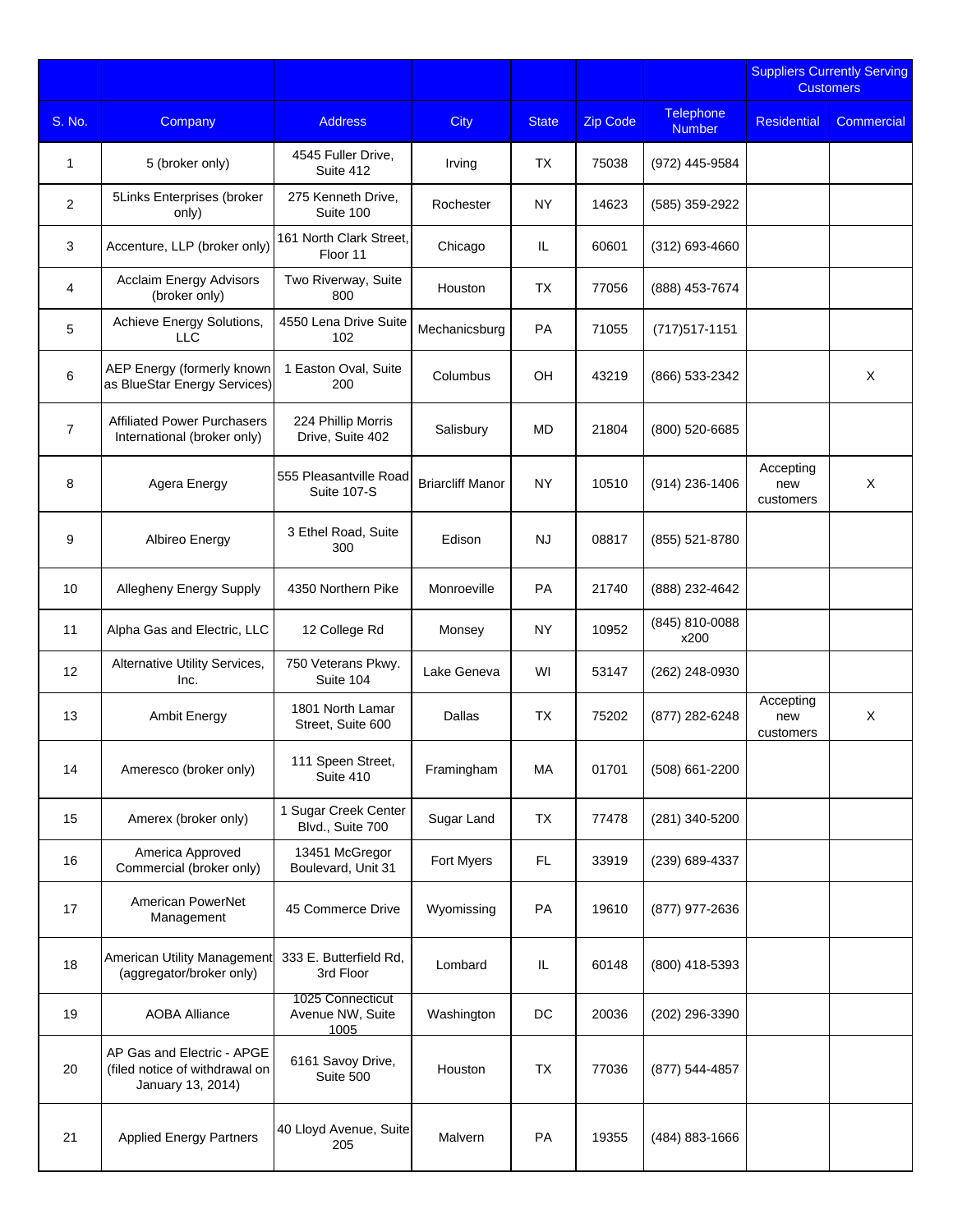| S. No. | Company                                                                        | <b>Address</b>                        | <b>City</b>         | <b>State</b>   | <b>Zip Code</b> | <b>Telephone</b><br><b>Number</b> | Residential | Commercial |
|--------|--------------------------------------------------------------------------------|---------------------------------------|---------------------|----------------|-----------------|-----------------------------------|-------------|------------|
| 22     | Arcadia Power, Inc                                                             | 555 11th St NW, 4th<br>Floor          | Washington          | DC             | 20004           | (866) 526-0083                    |             |            |
| 23     | Archer Energy LLC                                                              | 4026 N. Hampton Dr.                   | Powell              | OH             | 43065           | (614) 450-1865                    |             |            |
| 24     | Aspirity                                                                       | 701 Xenia Avenue<br>South. Suite 475  | Minneapolis         | <b>MN</b>      | 55416           | (763) 432-1504                    |             |            |
| 25     | Atlantic Energy MD, LLC                                                        | One Shore Avenue,<br>Unit #1          | Oyster Bay          | <b>NY</b>      | 11771           | (800) 917-9133                    |             |            |
| 26     | Atlas Commodities (broker<br>only)                                             | 24 E. Greenway Plaza,<br>Suite 445    | Houston             | <b>TX</b>      | 77046           | (281) 407-2500                    |             |            |
| 27     | Atlas Commodities II Retail<br>Energy, LLC d/b/a Atlas<br><b>Retail Energy</b> | 3900 Essex Lane,<br>Suite 775         | Houston             | <b>TX</b>      | 77027           | (281) 407-2500                    |             |            |
| 28     | Aurora Energy Advisers, LLC                                                    | 3848 Nostrand Ave                     | Brooklyn            | <b>NY</b>      | 11235           | (212) 742-0414                    |             |            |
| 29     | <b>Avalon Energy Services</b><br>(broker only)                                 | 13972 Mill Creek Lane                 | Galena              | <b>MD</b>      | 21635           | (888) 484-8096                    |             |            |
| 30     | <b>Best Practice Energy (BPE)</b><br>(broker only)                             | 4160 Old Post Road<br>Suite 104 & 105 | Charlestown         | R <sub>1</sub> | 02813           | (877) 344-9944                    |             |            |
| 31     | Better Cost Control (broker<br>only)                                           | 2274 Washington St                    | Newton              | МA             | 02462           | (800) 454-0027                    |             |            |
| 32     | Better Cost Energy (broker<br>only)                                            | 12714 Viers Mill Rd,<br>#204          | Rockville           | <b>MD</b>      | 20853           | (240) 688-3755                    |             |            |
| 33     | <b>BGE Home Products &amp;</b><br>Services (Withdrawn as of<br>December 2008)  | 7161 Columbia<br>Gateway Dr.          | Columbia            | MD             | 21046           | (888) 243-4663                    |             |            |
| 34     | BidURenergy (broker only)                                                      | 4455 Genesee Street,<br>Bldg 6        | <b>Buffalo</b>      | <b>NY</b>      | 14225           | (877) 669-8243                    |             |            |
| 35     | BKE Energy, Inc.<br>(broker only)                                              | 11524 W. 183rd Street,<br>Suite 200   | Orland Park         | IL             | 60467           | (708) 923-9950                    |             |            |
| 36     | <b>Bollinger Energy (broker</b><br>only)                                       | 11560 Crossroads<br>Circle, Suite 100 | <b>Middle River</b> | <b>MD</b>      | 21220           | (410) 327-0500                    |             |            |
| 37     | Brightergy, LLC (broker only)                                                  | 1617 Main St., 3rd<br>Floor           | Kansas City         | <b>MO</b>      | 64108           | (816) 866-0555                    |             |            |
| 38     | Bright Power (broker only)                                                     | 11 Hanover Square,<br>21st Floor      | New York            | <b>NY</b>      | 10005           | (212) 803-5868                    |             |            |
| 39     | Broker Online Exchange,<br><b>LLC</b>                                          | 400 Rella Boulevard,<br>Suite 160     | Suffern             | <b>NY</b>      | 10910           | (845) 405-0700                    |             |            |
| 40     | <b>Burton Energy Group LLC</b><br>(broker only)                                | 3650 Mansell Rd,<br>Suite 350         | Alpharetta          | GA             | 30022           | (678) 829-4007                    |             |            |
| 41     | Castlebridge Energy Group                                                      | 1414 Key Highway,<br>Suite 300M       | <b>Baltimore</b>    | <b>MD</b>      | 21230           | (866) 200-8206                    |             |            |
| 42     | <b>Champion Energy Services</b>                                                | 1500 Rankin Road,<br>Suite 200        | Houston             | <b>TX</b>      | 77073           | (888) 653-0094                    |             | X          |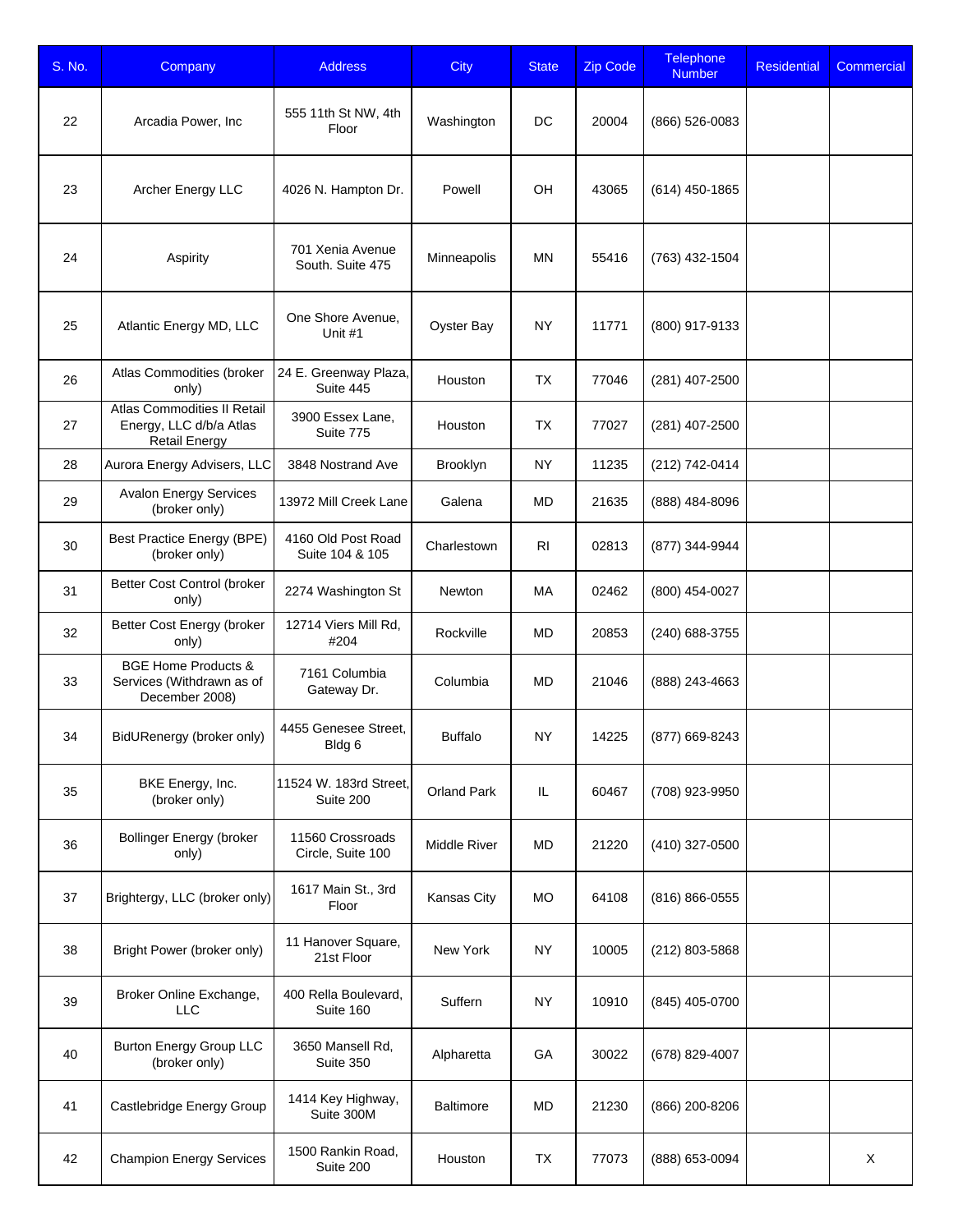| S. No. | Company                                                                                | <b>Address</b>                                                         | <b>City</b>          | <b>State</b> | <b>Zip Code</b> | <b>Telephone</b><br><b>Number</b> | <b>Residential</b>            | Commercial                    |
|--------|----------------------------------------------------------------------------------------|------------------------------------------------------------------------|----------------------|--------------|-----------------|-----------------------------------|-------------------------------|-------------------------------|
| 43     | <b>Choice! Energy Services</b><br>Retail                                               | 5151 San Felipe<br>Street, Suite 2200                                  | Houston              | TX           | 77056           | (713) 358-5400                    |                               |                               |
| 44     | Choose Energy, Inc.                                                                    | 1423 Red Ventures<br>Drive                                             | Fort Mill            | SC           | 29707           | (980) 318-5625                    |                               |                               |
| 45     | CleanChoice Energy (d/b/a<br>Ethical Electric d/b/a Clean<br>Energy Option)            | 1055 Thomas<br>Jefferson Street NW<br>Suite 650                        | Washington           | DC           | 20007           | (888) 444-9452                    | Accepting<br>new<br>customers | Accepting<br>new<br>customers |
| 46     | <b>Clear Choice Electricity</b><br>(broker only)                                       | 5 Highfield Court                                                      | Cockeysville         | MD           | 21030           | (443) 414-4553                    |                               |                               |
| 47     | Clean Currents (broker only,<br>no longer serving customers<br>as of January 31, 2014) | 8403 Colesville Road,<br>Suite 310                                     | <b>Silver Spring</b> | MD           | 20910           | (301) 754-0430                    |                               |                               |
| 48     | <b>Clear Energy Solutions</b><br>(broker only)                                         | 1320 Delaware Avenue                                                   | Wilmington           | DE           | 19806           | (302) 750-3217                    |                               |                               |
| 49     | <b>Clearview Energy</b>                                                                | 600 N. Pearl Street.<br>S <sub>104</sub>                               | Dallas               | TX           | 75201           | (888) 257-8439                    | Accepting<br>new<br>customers | X                             |
| 50     | <b>Community Energy</b>                                                                | Three Radnor<br>Corporate Center, 100<br>Matsonford Road,<br>Suite 300 | Radnor               | PA           | 19087           | (866) 946-3123                    |                               |                               |
| 51     | <b>Commercial Utility</b><br>Consultants<br>(aggregator/broker only)                   | 1556 McDaniel Drive                                                    | <b>West Chester</b>  | PA           | 19380           | (800) 296-2821                    |                               |                               |
| 52     | <b>Community Purchasing</b><br>Alliance (broker only)                                  | 1226 Vermont Ave<br>NW, Suite 200                                      | Washington           | DC           | 20005           | (202) 596-1743                    |                               |                               |
| 53     | Compass Power, LLC<br>(broker only)                                                    | 8235 Douglas Avenue,<br>Suite 350                                      | Dallas               | <b>TX</b>    | 75225           |                                   |                               |                               |
| 54     | Complete Business Solutions 27801 Euclid Ave #340                                      |                                                                        | Euclid               | OH           | 44132           | (216) 245-0887                    |                               |                               |
| 55     | <b>Consumer Energy Solutions</b><br>(broker only)                                      | 1255 Cleveland Street,<br>Suite 400                                    | Clearwater           | FL           | 33755           | (866) 253-9600                    |                               |                               |
| 56     | Cook Inlet (Withdrawn as of<br>December 2004)                                          | 10100 Santa Monica<br>Blvd., Suite 2525                                | Los Angeles          | CA           | 90067           | (310) 789-2300                    |                               |                               |
| 57     | CQI Associates (broker only)                                                           | 9827 Davidge Drive                                                     | Columbia             | MD           | 21044           | (800) 410-0667                    |                               |                               |
| 58     | <b>CreativEnergy Options</b><br>(broker only)                                          | 13900 Nicklaus Dr                                                      | <b>Overland Park</b> | KS           | 66223           | (913) 498-8795                    |                               |                               |
| 59     | Credo Energy (broker only)                                                             | 101 Market Street,<br>Suite 700                                        | San Francisco        | CA           | 94105           | (415) 369-2053                    |                               |                               |
| 60     | CSD Energy Advisors, LLC                                                               | 2722 1/2 White Oak                                                     | Houston              | TX           | 77007           | (281) 415-0071                    |                               |                               |
| 61     | <b>CustomerFirst Renewables</b><br>(broker only)                                       | 9801 Washingtonian<br>Blvd, Ste 210                                    | Gaithersberg         | MD           | 20878           | (240) 449-3013                    |                               |                               |
| 62     | <b>Energy Services Provider</b><br>(d/b/a DC Gas and Electric)                         | 290 N.W. 165th Street,<br>PH <sub>5</sub>                              | North Miami<br>Beach | FL           | 33169           | (305) 947-7880                    | X                             |                               |
| 63     | Deep Ellum Power & Gas<br>(broker only)                                                | 2540 Elm Street                                                        | Dallas               | TX           | 75226           | (214) 434-1355                    |                               |                               |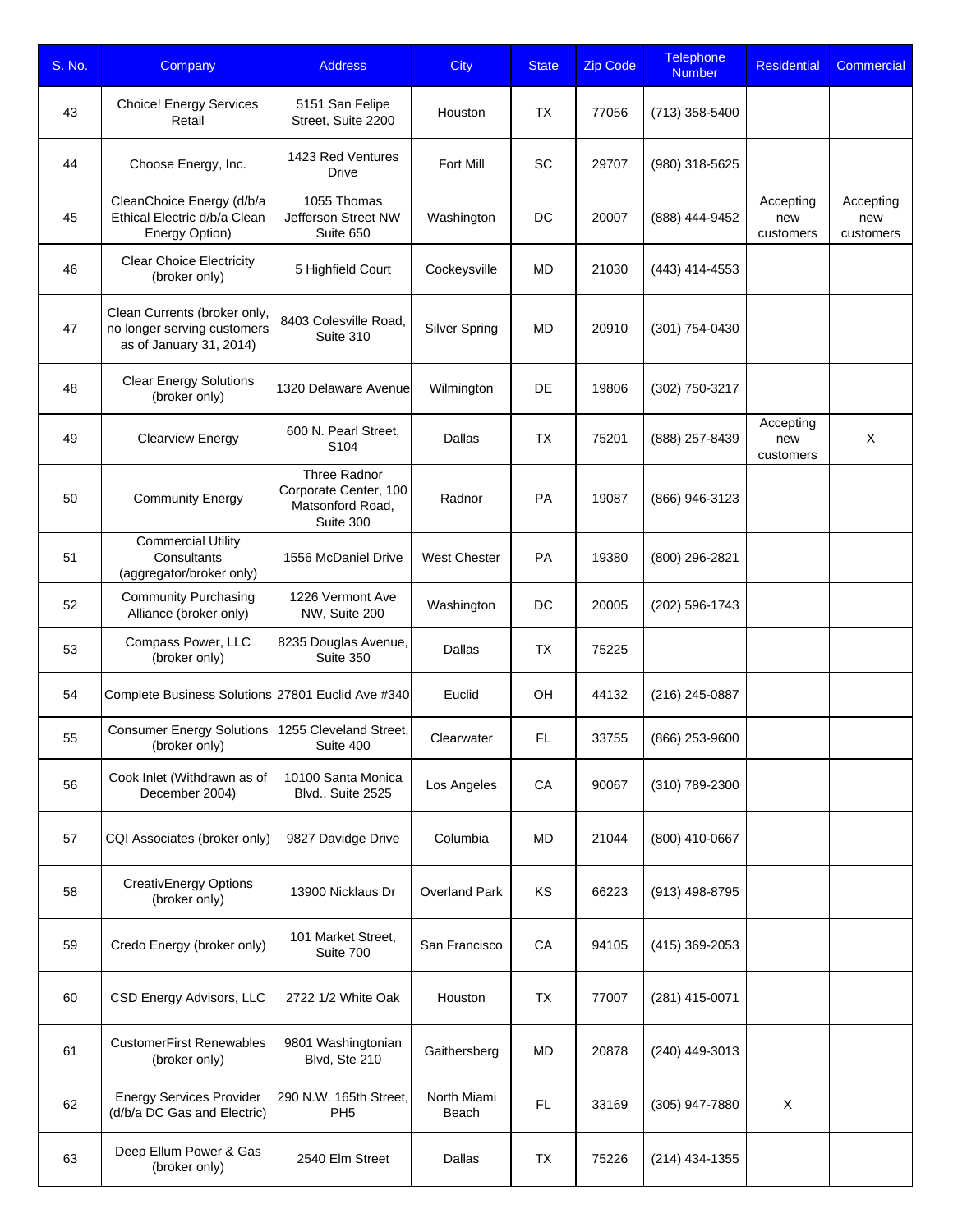| S. No. | Company                                                                      | <b>Address</b>                             | <b>City</b>        | <b>State</b> | <b>Zip Code</b> | <b>Telephone</b><br><b>Number</b> | <b>Residential</b>            | Commercial                    |
|--------|------------------------------------------------------------------------------|--------------------------------------------|--------------------|--------------|-----------------|-----------------------------------|-------------------------------|-------------------------------|
| 64     | Devonshire Energy                                                            | 82 Devonshire Street,<br>R7B               | <b>Boston</b>      | MA           | 02109           | (617) 563-3765                    |                               | X                             |
| 65     | <b>Direct Energy Business</b><br>(formerly Strategic Energy)                 | 1001 Liberty Avenue,<br><b>Suite 1200</b>  | Pittsburgh         | PA           | 15222           | (855) 807-1779                    |                               | X                             |
| 66     | <b>Direct Energy Business</b><br>Marketing                                   | 194 Wood Avenue<br>South, Suite 200        | Iselin             | <b>NJ</b>    | 08830           | (800) 437-7265                    |                               | X                             |
| 67     | <b>Direct Energy Services</b>                                                | 12 Greenway Plaza,<br>Suite 600            | Houston            | <b>TX</b>    | 77046           | (866) 983-0800                    | X                             |                               |
| 68     | Diversegy (broker only)                                                      | 1049 Shore Rd, Ste A                       | Linwood            | <b>NJ</b>    | 08221           | (214) 509-6255                    |                               |                               |
| 69     | <b>Dominion Retail</b>                                                       | 120 Tredegar Street                        | Richmond           | VA           | 23219           | (804) 819-2396                    |                               |                               |
| 70     | Downing Place (broker only)                                                  | 5704 Downing Place                         | <b>Baltimore</b>   | <b>MD</b>    | 21212           | (410) 532-7686                    |                               |                               |
| 71     | Drift Marketplace, Inc.                                                      | 815 1st Avenue, #325                       | Seattle            | <b>WA</b>    | 98104           | (206) 388-2303                    |                               |                               |
| 72     | Dynamis Emergy (broker<br>only)                                              | 9150 SW 49th Place<br>Suite A              | Gainseville        | FL.          | 32608           | (352) 240-6474                    |                               |                               |
| 73     | Early Bird Power<br>(aggregator/broker only)                                 | 1 Adams Street                             | Milton             | MA           | 02186           | 888-763-2759                      |                               |                               |
| 74     | <b>ENGIE Insight Services</b><br>(formerly Ecova,<br>aggregator/broker only) | 1313 N Atlantic, Suite<br>5000             | Spokane            | <b>WA</b>    | 99201           | (800) 767-4197                    |                               |                               |
| 75     | EDF Energy Services, LLC                                                     | 601 Travis Street,<br><b>Suite 1700</b>    | Houston            | TX           | 77002           | (281) 781-0360                    |                               | Accepting<br>new<br>customers |
| 76     | <b>Electric Advisors</b>                                                     | 5272 River Road, Suite<br>440              | <b>Bethesda</b>    | MD           | 20816           | (855) 398-7200                    |                               |                               |
| 77     | <b>Electricity Ratings, LLC</b>                                              | 1502 Sawyer Street,<br>Suite 130           | Houston            | <b>TX</b>    | 77007           | (713) 828-9096                    |                               |                               |
| 78     | Eligo Energy                                                                 | 201 W. Lake St, Suite<br>151               | Chicago            | IL           | 60606           | (888) 744-8125                    | Accepting<br>new<br>customers | X                             |
| 79     | Elite Energy Group, Inc.                                                     | 199 Jericho Turnpike,<br>Suite 201         | <b>Floral Park</b> | NY           | 11001           | (516) 469-3715                    |                               |                               |
| 80     | <b>EMEX Power</b>                                                            | 11011 Richmond<br>Avenue, Suite 500        | Houston            | <b>TX</b>    | 77042           | (713) 521-9797                    |                               |                               |
| 81     | <b>Emissions Consult (broker</b><br>only)                                    | 8775 Centre Park<br>Drive, #771            | Columbia           | MD           | 21045           | (410) 992-2622                    |                               |                               |
| 82     | <b>Energy Advisory Service</b><br>(broker only)                              | 9300 John Hickman<br>Pkwy, Suite 902       | Frisco             | TX           | 75035           | (972) 791-8367                    |                               |                               |
| 83     | <b>Energy Auction House</b><br>(aggregator/broker only)                      | P.O. Box 191677                            | Dallas             | <b>TX</b>    | 75219           | (888) 453-7778                    |                               |                               |
| 84     | EnergyWize (broker only)                                                     | 15455 Dallas Parkway,<br><b>Suite 1400</b> | Addison            | <b>TX</b>    | 75001           | (855) 581-9493                    |                               |                               |
| 85     | EnergyCruncher.com (broker<br>only)                                          | 11043 Spice Oak<br>Terrace, Suite 100      | Rockville          | MD           | 20850           | (240) 242-5398                    |                               |                               |
| 86     | <b>Energy Edge Consulting</b><br>(broker only)                               | 1183 Brittmore Road,<br>Suite 300          | Houston            | <b>TX</b>    | 77043           | (713) 300-0680                    |                               |                               |
| 87     | <b>Energy Enablement</b><br>(aggregator/broker only)                         | 3000 Village Run<br>Road, Unit 103         | Wexford            | PA           | 15090           | (724) 799-8550                    |                               |                               |
| 88     | Energy.me                                                                    | 1130 West Monroe                           | Chicago            | IL           | 60607           | (855) 243-7270                    |                               |                               |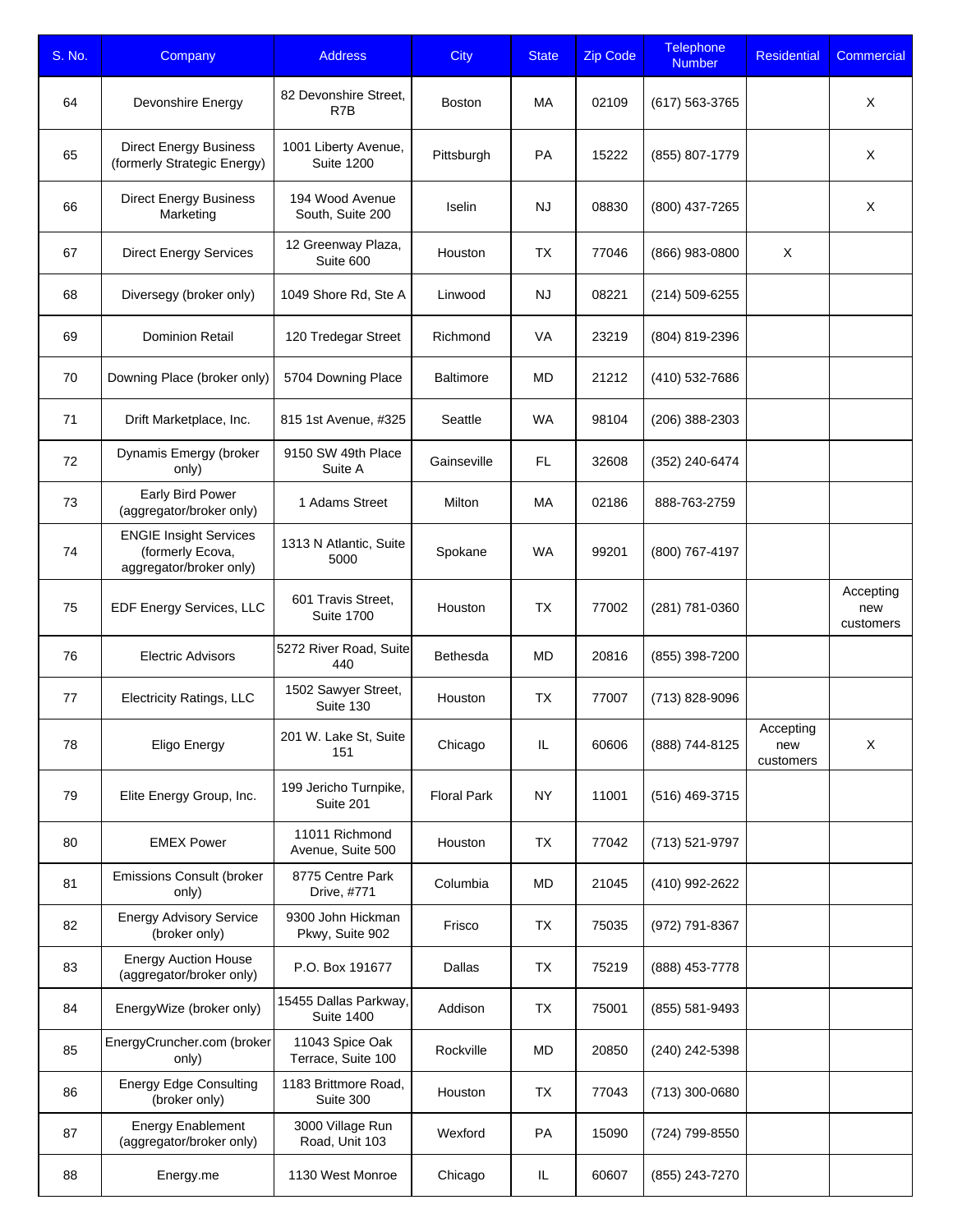| S. No. | Company                                                                                                    | <b>Address</b>                            | <b>City</b>       | <b>State</b> | <b>Zip Code</b> | Telephone<br><b>Number</b> | <b>Residential</b> | Commercial |
|--------|------------------------------------------------------------------------------------------------------------|-------------------------------------------|-------------------|--------------|-----------------|----------------------------|--------------------|------------|
| 89     | <b>Energy Plus Holdings</b>                                                                                | 3711 Market Street,<br><b>Suite 1000</b>  | Philadelphia      | PA           | 19104           | (877) 580-3915             |                    |            |
| 90     | <b>Energy Professionals (broker</b><br>only)                                                               | 1315 Cleveland Street                     | Clearwater        | FL           | 33775           | (877) 343-9044             |                    |            |
| 91     | Energy Spectrum (broker<br>only)                                                                           | 1114 Avenue J                             | Brooklyn          | NY.          | 11230           | (718) 677-9077             |                    |            |
| 92     | Energy Trust (broker only)                                                                                 | P.O. Box 29914                            | <b>Baltimore</b>  | <b>MD</b>    | 21230           | (703) 765-0351             |                    |            |
| 93     | EnergyWatch (broker only)                                                                                  | 1261 Broadway, Suite<br>510               | New York          | <b>NY</b>    | 10001           | (212) 616-5198             |                    |            |
| 94     | EnergyWindow                                                                                               | 1900 Folsom Street,<br>Suite 207          | <b>Boulder</b>    | CO           | 80302           | (877) 444-0086             |                    |            |
| 95     | Enel X North America<br>(formerly EnerNOC (broker<br>only))                                                | One Marina Park<br>Drive, Suite 400       | <b>Boston</b>     | MA           | 02210           | (617) 224-9900             |                    |            |
| 96     | <b>ENGIE Resources</b>                                                                                     | 1990 Post Oak Blvd.,<br><b>Suite 1900</b> | Houston           | TX           | 77056           | (888) 232-6206             |                    | X          |
| 97     | Epiq Energy (broker only)                                                                                  | 550 Broad Street                          | Newark            | <b>NJ</b>    | 07102           | (214) 637-2400             |                    |            |
| 98     | Evolution Energy Partners,<br>LLC (broker only)                                                            | 102 Pickering Vy'ay,<br>Suite 508         | Exton             | PA           | 19341           | (610) 329-8288             |                    |            |
| 99     | <b>FirstEnergy Solutions</b>                                                                               | 341 White Pond Drive                      | Akron             | OH           | 44320           | (800) 977-0500             |                    |            |
| 100    | Freepoint Energy Solutions,<br><b>LLC</b>                                                                  | 3050 Post Oak Blvd,<br><b>Suite 1330</b>  | Houston           | TX           | 77056           | (713) 239-8000             |                    |            |
| 101    | Front Line Power Solutions,<br>LLC (broker only)                                                           | 251 Thames Street                         | <b>Bristol</b>    | RI.          | 02809           | (401) 474-4776             |                    |            |
| 102    | ENGIE Retail, LLC d/b/a<br>Think Energy (Formerly GDF<br><b>SUEZ Energy Resources</b><br>NA)               | 1990 Post Oak Blvd<br><b>Suite 1900</b>   | Houston           | <b>TX</b>    | 77056           | (866) 252-0078             | X                  | X          |
| 103    | Gotham 360, LLC                                                                                            | 48 Wall St, 5th Floor                     | New York          | <b>NY</b>    | 10005           | (818) 577-9214             |                    |            |
| 104    | <b>Glacial Energy</b>                                                                                      | 2701 N. Dallas<br>Parkway, Ste. 120       | Plano             | <b>TX</b>    | 75093           | (877) 569-2841             | Χ                  | X          |
| 105    | Global Energy (broker only)                                                                                | 5 Penn Plaza, 23rd<br>Floor               | New York          | NY           | 10001           | (718) 303-9630             |                    |            |
| 106    | Trane Energy Choice, LLC<br>(aggregator/broker only)<br>(Formerly Global Energy<br><b>Market Services)</b> | 2790 Mosside Blvd,<br>Suite 225           | Monroeville       | PA           | 15146           | (855) 275-1595             |                    |            |
| 107    | <b>Goldstar Energy Group</b><br>(broker only)                                                              | 5429 Harding Highway,<br>Building 500     | Mays Landing      | NJ           | 08330           | (800) 942-1109             |                    |            |
| 108    | Green Mountain Energy                                                                                      | 3711 Market Street,<br><b>Suite 1000</b>  | Philadelphia      | PA           | 19104           | (866) 767-5818             |                    |            |
| 109    | Green Power Management<br>Solutions (broker only)                                                          | 5078 Cameo Terrace                        | Perry Hall        | MD           | 21128           | (410) 513-7688             |                    |            |
| 110    | Greencrown Energy (broker<br>only)                                                                         | 229 Main Street                           | <b>Belleville</b> | NJ           | 07109           | (877) 308-2727             |                    |            |
| 111    | Grid Energy LLC d/b/a<br>Distributed Grid in<br>Pennsylvania                                               | 3395 Skunk Lane                           | Cutchogue         | NY           | 11935           | (631) 734-8687             |                    |            |
| 112    | Grid Power Direct, LLC                                                                                     | 1 Metrotech North,<br><b>Third Floor</b>  | Brooklyn          | <b>NY</b>    | 11201           | (347) 766-1685<br>x210     |                    |            |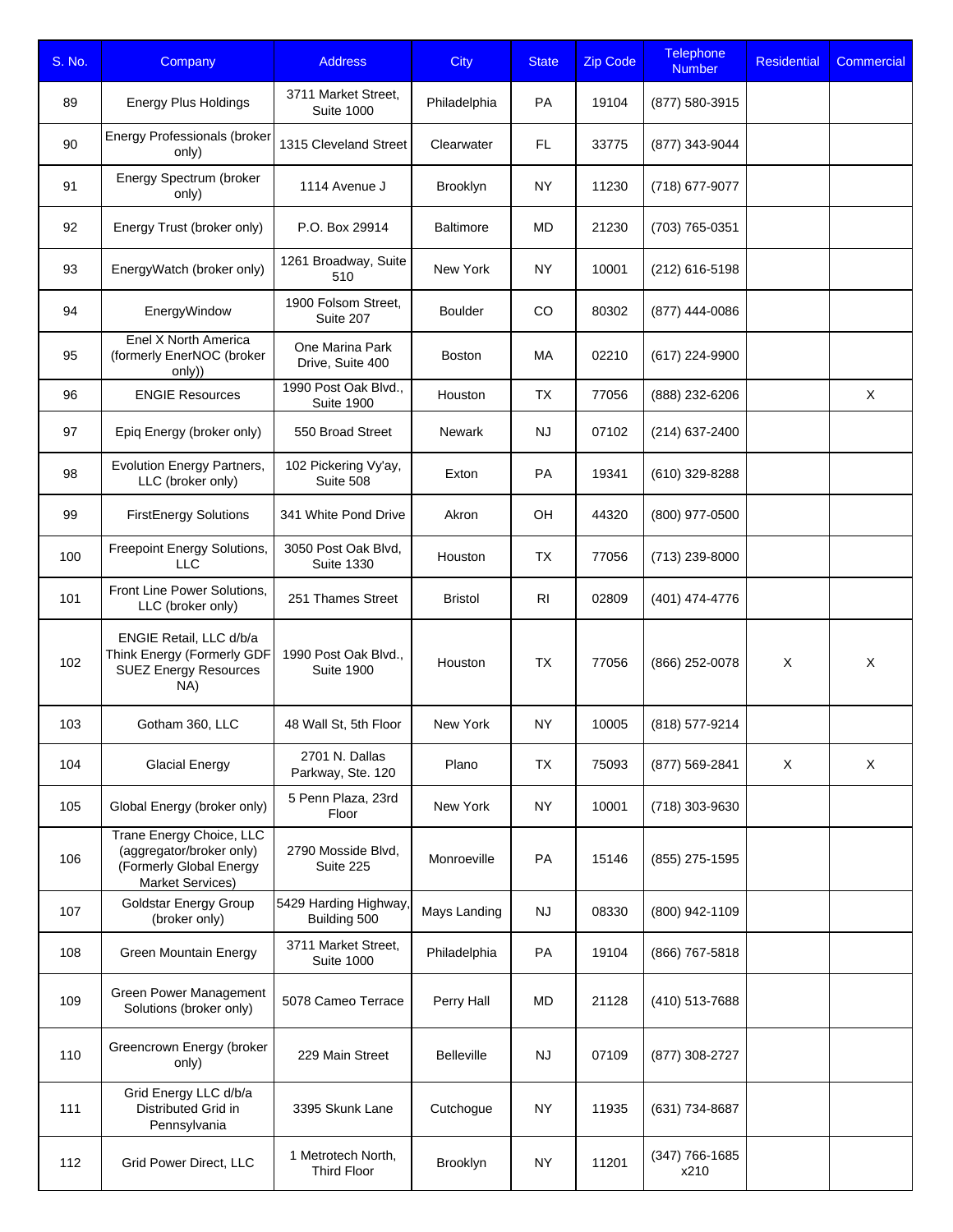| S. No. | Company                                                                      | <b>Address</b>                                                     | <b>City</b>          | <b>State</b> | <b>Zip Code</b> | Telephone<br><b>Number</b> | <b>Residential</b>            | <b>Commercial</b>             |
|--------|------------------------------------------------------------------------------|--------------------------------------------------------------------|----------------------|--------------|-----------------|----------------------------|-------------------------------|-------------------------------|
| 113    | Groundswell (formerly The<br>DC Project - aggregator only)                   | 1850 M Street NW,<br><b>Suite 1150</b>                             | Washington           | DC.          | 20036           | (202) 495-1328             |                               |                               |
| 114    | HealthTrust Purchasing<br>Group (aggregator/broker<br>only)                  | 155 Franklin Road,<br>Suite 400                                    | <b>Brentwood</b>     | TN           | 37027           | $(615)$ 344-3000           |                               |                               |
| 115    | HomeAde, LLC d/b/a Zentility<br>(aggregator/broker)                          | 1350 Magnolia Avenue                                               | Annapolis            | MD           | 21403           | (442) 710-1920             |                               |                               |
| 116    | Hospital Energy, LLC d/b/a<br><b>Hospital Energy Services,</b><br><b>LLC</b> | 180 West Park<br>Avenue, Suite 105                                 | Elmhurst             | IL           | 60126           | (202) 322-6525             |                               |                               |
| 117    | Horizon Power and Light                                                      | 800 Bering Drive, Suite<br>250                                     | Houston              | <b>TX</b>    | 77057           | (866) 727-5658             | Accepting<br>new<br>customers | X                             |
| 118    | I.C. Thomasson Associates,<br>Inc. (aggregator/broker only)                  | 2950 Kraft Drive, Suite<br>500                                     | Nashville            | TN           | 37204           | (866) 416-6274             |                               |                               |
| 119    | <b>IDT Energy</b>                                                            | 520 Broad Street                                                   | <b>Newark</b>        | <b>NJ</b>    | 07102           | (973) 438-3500             | Accepting<br>new<br>customers | X                             |
| 120    | Incite Energy (broker only)                                                  | 20 E Greenway Plaza,<br>Suite 400                                  | Houston              | <b>TX</b>    | 77046           | (888) 313-9654             |                               |                               |
| 121    | <b>Infinity Power Partners</b><br>(broker only)                              | 1990 Post Oak Blvd,<br><b>Suite 2450</b>                           | Houston              | <b>TX</b>    | 77056           | (713) 559-0551             |                               |                               |
| 122    | Innov8energy<br>(aggregator/broker only)                                     | 8720 Georgia Avenue,<br>Suite 302                                  | Silver Spring        | MD           | 20910           | (301) 541-7017             |                               |                               |
| 123    | Inspire Energy Holdings, LLC                                                 | 3402 Pico Blvd, Ste<br>215                                         | Santa Monica         | <b>CA</b>    | 90405           | (866) 403-2620             | Accepting<br>new<br>customers | Accepting<br>new<br>customers |
| 124    | Integrated Energy Services,<br>LLC (broker only)                             | 450 Lexington Ave, 4th<br>Floor                                    | New York             | <b>NY</b>    | 10017           | (716) 472-4779             |                               |                               |
| 125    | <b>Integrys Energy Services</b>                                              | Rosslyn Metro Center<br>1700 N. Moore Street,<br><b>Suite 1105</b> | Rosslyn              | VA           | 22209           | (866) 920-9435             |                               | X                             |
| 126    | loway Energy, LLC                                                            | 9300 W 110th St, Suite<br>235                                      | <b>Overland Park</b> | KS           | 66210           | (913) 777-7551             |                               | X                             |
| 127    | Kinect Energy                                                                | 605 North Highway<br>169, Suite 1200                               | Plymouth             | MN           | 55441           | (412) 424-2567             |                               |                               |
| 128    | Kobiona, LLC                                                                 | 67 West Main St, Ste<br>412                                        | Clinton              | СT           | 06413           | (860) 407-5977             |                               |                               |
| 129    | Lexus Power (broker only)                                                    | 3717 Cole Ave #282                                                 | Dallas               | <b>TX</b>    | 75204           | $(214)$ 505-1364           |                               |                               |
| 130    | <b>Liberty Power</b>                                                         | 2100 W. Cypress<br>Creek Road, Suite 130                           | Fort Lauderdale      | FL.          | 33309           | (866) 769-3799             | X                             | X                             |
| 131    | Live Energy (broker only)                                                    | 1124 Glade Road,<br>Suite 140                                      | Colleyville          | <b>TX</b>    | 76034           | (877) 810-7770             |                               |                               |
| 132    | <b>LPB Energy Consulting</b><br>(broker only)                                | 12700 Park Central<br>Drive, Suite 200                             | Dallas               | TX           | 75251           | (877) 946-9463             |                               |                               |
| 133    | <b>LPC Energy LLC</b>                                                        | 101 Constitution Ave,<br>NW Suite 325 East                         | Washington           | DC           | 20001           | (202) 513-6700             |                               | X                             |
| 134    | L.P. Green & Partners (d/b/a<br><b>Brookstone Energy)</b>                    | 3379 Peachtree Rd.<br>NE Suite 940                                 | Atlanta              | GA           | 30326           | (404) 797-5478             |                               |                               |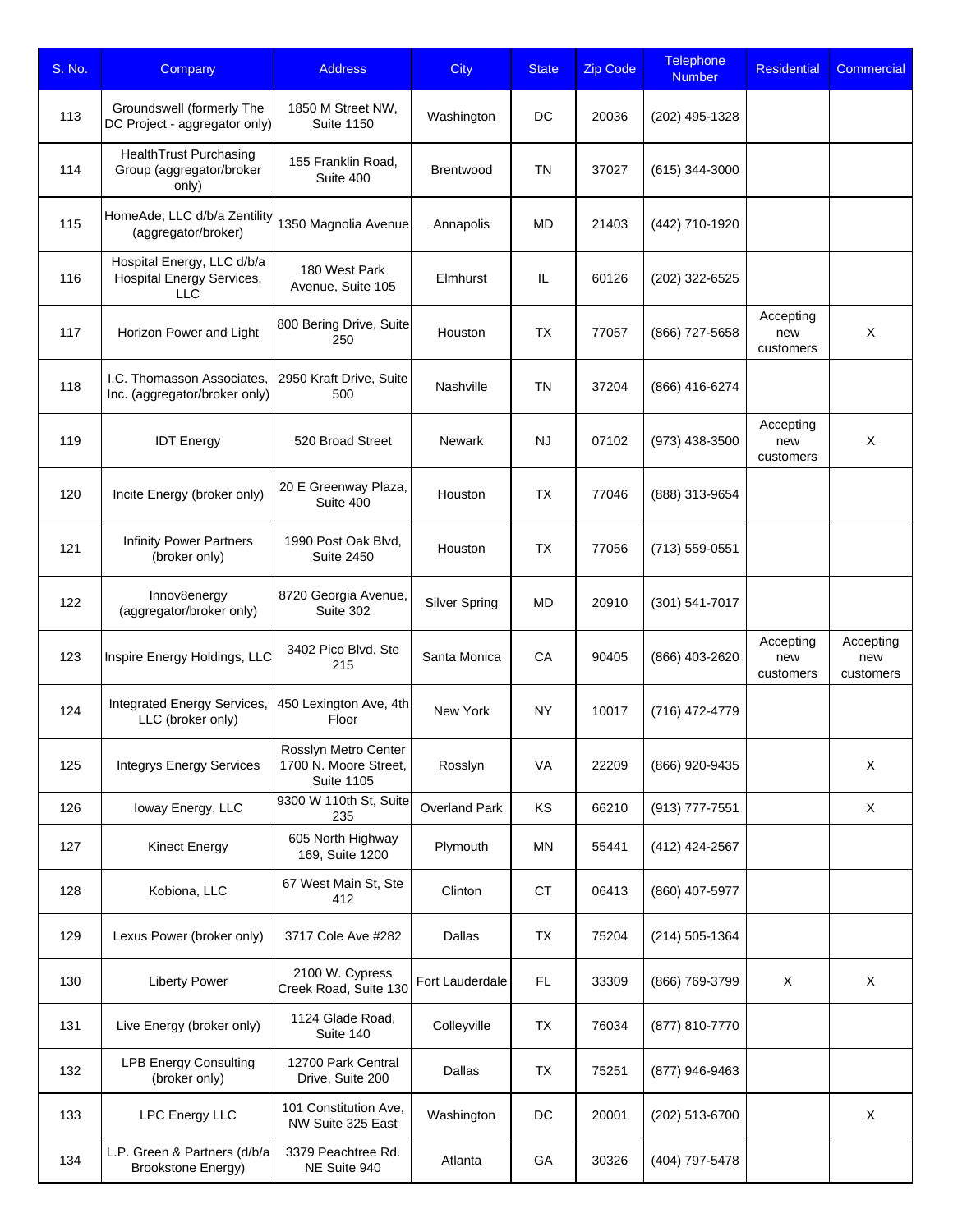| S. No. | Company                                                                                  | <b>Address</b>                             | <b>City</b>         | <b>State</b> | <b>Zip Code</b> | <b>Telephone</b><br><b>Number</b> | <b>Residential</b>            | Commercial |
|--------|------------------------------------------------------------------------------------------|--------------------------------------------|---------------------|--------------|-----------------|-----------------------------------|-------------------------------|------------|
| 135    | Luthin Associates                                                                        | 535 Main Street                            | Allenhurst          | <b>NJ</b>    | 07711           | (732) 774-0005                    |                               |            |
| 136    | <b>LVI Power</b>                                                                         | 1414 Key Highway,<br>Suite K               | <b>Baltimore</b>    | MD           | 21230           | (410) 989-1256                    |                               |            |
| 137    | Major Energy                                                                             | 12140 Wickchester<br>Lane, Suite 100       | Houston             | <b>TX</b>    | 77079           | 888-625-6760                      | X                             | X          |
| 138    | Manhattan Energy LLC<br>(broker only)                                                    | 80 Broad Street, 5th<br>Floor              | New York            | <b>NY</b>    | 10004           | (888) 528-2677                    |                               |            |
| 139    | <b>Maryland Energy Advisors</b><br>(broker only -<br>PointClickSwitch.com)               | P.O. Box 1051                              | Cockeysville        | <b>MD</b>    | 21030           | (888) 826-1316                    |                               |            |
| 140    | MCENERGY (broker only)                                                                   | 200 Summit Lake<br>Drive, Suite 150        | Valhalla            | <b>NY</b>    | 10595           | (914) 767-3100                    |                               |            |
| 141    | Metromedia Power (broker<br>only)                                                        | 6 Industrial Way West                      | Eatontown           | <b>NJ</b>    | 07724           | (800) 828-9427                    |                               |            |
| 142    | MidAmerican Energy<br>Company (no longer serving<br>customers as of January 18,<br>2017) | 4299 NW Urbandale<br>Drive                 | Urbandale           | IA           | 50322           | (800) 432-8574                    |                               |            |
| 143    | Mid-Atlantic Aggregation<br>Group Independent<br>Consortium                              | 171 Conduit Street                         | Annapolis           | MD           | 21401           | (410) 269-1440                    |                               |            |
| 144    | Mint Energy, LLC                                                                         | 1 Rounder Way,<br>Suite 220                | <b>Burlington</b>   | МA           | 01803           | (781) 702-2520                    |                               | X          |
| 145    | Mobius Energy Services,<br>LLC                                                           | 5301 Wisconsin Ave.,<br>NW #500            | Washington          | DC           | 20015           | (202) 587-5314                    |                               |            |
| 146    | MP2 Energy NE LLC                                                                        | 21 Waterway Ave.,<br>Suite 450             | The Woodlands       | <b>TX</b>    | 77380           | (832) 510-1070                    |                               |            |
| 147    | Mpower Energy NJ LLC                                                                     | 24 Hillel Place                            | Brooklyn            | <b>NY</b>    | 11210           | (718) 233-1167                    |                               |            |
| 148    | MSI Utilities, Inc. (broker<br>only)                                                     | 425 Metro Place N,<br>Suite 330            | Dublin              | OH           | 43017           | (866) 337-3462                    |                               |            |
| 149    | Muirfield Energy, Inc.                                                                   | 425 Metro Place North,<br>Suite 550        | Dublin              | OH           | 43017           | (614) 336-8877                    |                               |            |
| 150    | National Energy Group<br>(broker only)                                                   | 150 Grand Street,<br>Fourth Floor          | <b>White Plains</b> | NY           | 10601           | (888) 466-9137                    |                               |            |
| 151    | NetGain Energy Advisors<br>(broker only)                                                 | 1775 Wiehle Avenue,<br>Suite 310           | Reston              | VA           | 20190           | 877-482-6570                      |                               |            |
| 152    | NextEra Energy Services<br>District of Columbia                                          | 20455 State Highway<br>249, Suite 200      | Houston             | <b>TX</b>    | 77070           | (866) 961-9399                    | Accepting<br>new<br>customers | $\times$   |
| 153    | <b>Calpine Energy Solutions</b><br>(formerly Noble Americas<br><b>Energy Solutions)</b>  | 401 West A Street,<br>Suite 500            | San Diego           | CA           | 92101           | $(619) 684 - 8000$                |                               | X          |
| 154    | North American Energy<br>Advisory (broker only)                                          | 1315 Cleveland Street                      | Clearwater          | FL           | 33755           | (855) 396-8870                    |                               |            |
| 155    | NRG Home (formerly known<br>as Reliant Energy)                                           | 3711 Market Street                         | Philadelphia        | PA           | 19104           | (855) 500-8703                    | Accepting<br>new<br>customers | X          |
| 156    | NRG Kiosk LLC d/b/a Power<br>Kiosk LLC<br>(aggregator/broker)                            | 345 East Wacker Drive<br><b>Suite 4504</b> | Chicago             | IL           | 60601           | $(301)$ 412-5780                  |                               |            |
| 157    | <b>NRG Business</b>                                                                      | 3711 Market Street                         | Philadelphia        | PA           | 19104           | (855) 500-8703                    |                               |            |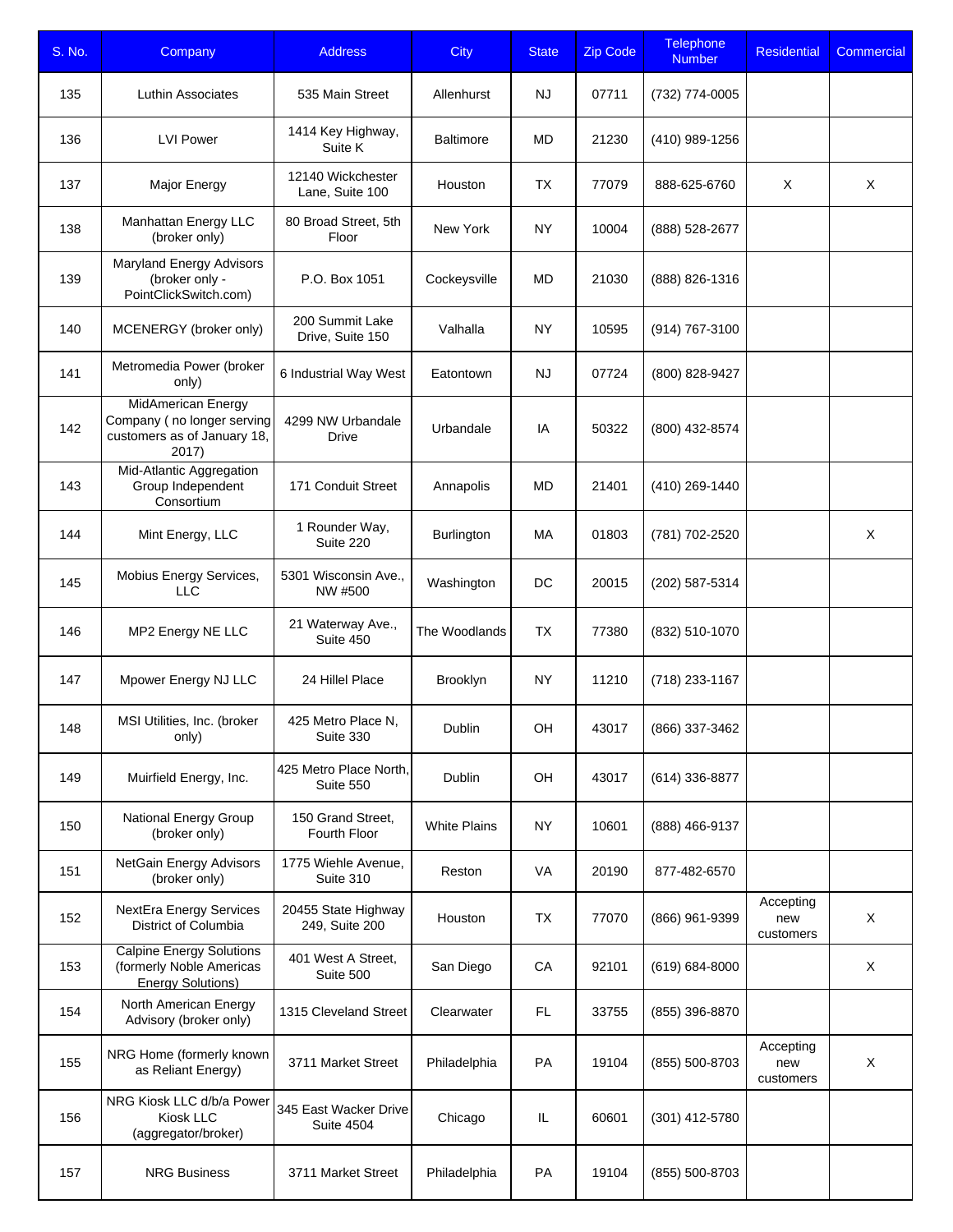| S. No. | Company                                                             | <b>Address</b>                               | <b>City</b>            | <b>State</b> | <b>Zip Code</b> | <b>Telephone</b><br><b>Number</b> | <b>Residential</b>            | Commercial                    |
|--------|---------------------------------------------------------------------|----------------------------------------------|------------------------|--------------|-----------------|-----------------------------------|-------------------------------|-------------------------------|
| 158    | <b>NUS Consulting Group</b><br>(broker only)                        | 1 Maynard Drive/P.O.<br><b>Box 712</b>       | Park Ridge             | <b>NJ</b>    | 07656           | (800) 578-0718                    |                               |                               |
| 159    | Ohms Energy Company                                                 | 10 G Street, NE                              | Washington             | DC           | 20002           | (202) 248-5020                    |                               |                               |
| 160    | Open Market Energy<br>(aggregator/broker only)                      | 7625 Wisconsin<br>Avenue, Suite 200          | <b>Bethesda</b>        | MD           | 20814           | (240) 482-4729                    |                               |                               |
| 161    | <b>Optimum Energy Solutions</b><br>(broker only)                    | 34 Ellis Court                               | Morganville            | <b>NJ</b>    | 07751           | (347) 219-8834                    |                               |                               |
| 162    | Option One Energy, LLC<br>(aggregator/broker only)                  | 321 N. Clark Street,<br>5th Floor            | Chicago                | IL           | 60654           | (312) 985-7987                    |                               |                               |
| 163    | Our Energy Manager, LLC                                             | 5515 NW 108th<br>Terrace                     | <b>Kansas City</b>     | <b>MO</b>    | 64154           | (816) 550-0756                    |                               |                               |
| 164    | PAETEC Energy (broker<br>only)                                      | 600 Willowbrook Office<br>Park               | Fairport               | <b>NY</b>    | 14450           | (877) 472-3832                    |                               |                               |
| 165    | PALMCO Power DC, LLC<br>d/b/a Indra Energy                          | 8751 18th Avenue                             | Brooklyn               | <b>NY</b>    | 11214           | (877) 726-5862                    | Accepting<br>new<br>customers | Accepting<br>new<br>customers |
| 166    | Park Power, LLC                                                     | 2098 West Chester<br>Pike, Suite 200         | <b>Broomall</b>        | PA           | 19008           | (610) 971-9000                    |                               |                               |
| 167    | Patch Energy Services<br>(broker only)                              | 11030 Martha Ann<br>Court                    | <b>Fairfax Station</b> | VA           | 22039           | (703) 543-7035                    |                               |                               |
| 168    | Patriot Energy Group<br>(aggregator/broker only)                    | 209 Burlington Road,<br>Suite 219            | Bedford                | МA           | 01730           | (800) 343-4410                    |                               |                               |
| 169    | Peoples Choice Energy<br>Solutions (broker only)                    | 1280 Court Street                            | Clearwater             | FL.          | 33765           | (855) 330-3850                    |                               |                               |
| 170    | People's Power and Gas                                              | 1217 East Cape Coral<br>Parkway, Suite 220   | Cape Coral             | FL.          | 33904           | (855) 857-6937                    |                               |                               |
| 171    | <b>Pepco Energy Services</b><br>(withdrawn as of September<br>2014) | 1300 North 17th Street,<br><b>Suite 1600</b> | Arlington              | VA           | 22209           | (800) 363-7499                    |                               |                               |
| 172    | <b>Phalanx Energy Services</b>                                      | 983 Casseque<br>Province                     | Mount Pleasant         | SC           | 29464           | (843) 881-2343                    |                               |                               |
| 173    | <b>Pinnacle Energy Services</b><br>(broker only)                    | 208 Rothwell Dr                              | Lutherville            | MD           | 21093           | (443) 799-9725                    |                               |                               |
| 174    | <b>PJM Wholesale Brokers</b><br>(broker only)                       | 199 New Road, Suite<br>61-187                | Linwood                | <b>NJ</b>    | 08221           | (732) 766-3446                    |                               |                               |
| 175    | Plymouth Rock Energy, LLC                                           | 920 Railroad Ave                             | Woodmere               | NY           | 11598           | (516) 634-2155                    |                               |                               |
| 176    | Power Brokers LLC                                                   | 12700 Park Central Dr,<br><b>Suite 1450</b>  | Dallas                 | <b>TX</b>    | 75251           | (469) 916-1313                    |                               |                               |
| 177    | Power Management Co.,<br>LLC (broker only)                          | 1600 Moseley Road,<br>Suite 100              | Victor                 | NY           | 14564           | (585) 249-1360                    |                               |                               |
| 178    | Premier Energy Group<br>(broker only)                               | 1275 Bound Brook<br>Road, Suite 6            | Middlesex              | NJ           | 08846           | (866) 656-4355                    |                               |                               |
| 179    | Premier Marketing LLC d/b/a<br><b>Premier Marketing Auctions</b>    | 75 Lane Road Suite<br>203                    | Fairfield              | <b>NJ</b>    | 07004           | (862) 210-8770                    |                               |                               |
| 180    | Progressive Energy<br>Consultants, LLC                              | 2009 Sunnydale Blvd<br>Suite 100             | Clearwater             | FL.          | 33765           | (727) 479-0731                    |                               |                               |
| 181    | Prospect Resources (broker<br>only)                                 | 8170 McCormick Blvd,<br>Suite 107            | Skokie                 | IL.          | 60076           | (847) 673-1959                    |                               |                               |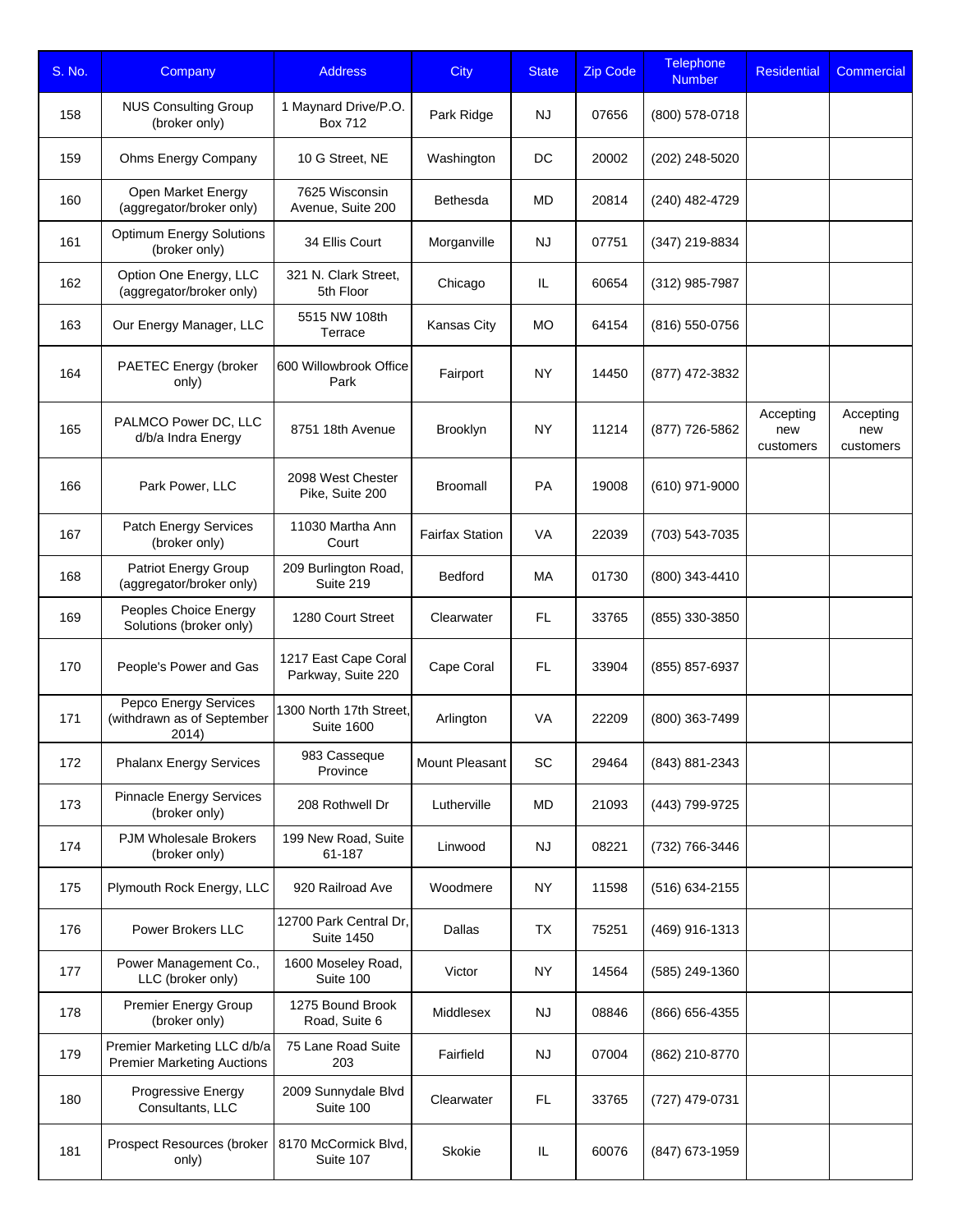| S. No. | Company                                                                                              | <b>Address</b>                            | <b>City</b>        | <b>State</b> | <b>Zip Code</b> | <b>Telephone</b><br><b>Number</b> | <b>Residential</b>            | Commercial                    |
|--------|------------------------------------------------------------------------------------------------------|-------------------------------------------|--------------------|--------------|-----------------|-----------------------------------|-------------------------------|-------------------------------|
| 182    | <b>Public Power</b>                                                                                  | 535 Connecticut<br>Avenue 6th Floor       | Norwalk            | <b>CT</b>    | 06854           | (203) 663-5089                    | Accepting<br>new<br>customers | X                             |
| 183    | <b>Quest Energy Solutions</b><br>(broker only)                                                       | 203 Southbridge Street                    | Auburn             | МA           | 01501           | (508) 407-8572                    |                               |                               |
| 184    | Quick Energy Solutions, LLC                                                                          | 1875 84th St. D8                          | Brooklyn           | NY           | 11214           | (917) 242-8249                    |                               |                               |
| 185    | <b>Qvinta Energy Services</b><br>(broker only)                                                       | 13303 Chalfont Ave                        | Fort Washington    | MD           | 20744           | (301) 203-0277                    |                               |                               |
| 186    | Rapid Power Management<br>(broker only)                                                              | 19111 North Dallas<br>Parkway, Ste 125    | Dallas             | <b>TX</b>    | 75287           | (469) 759-1450                    |                               |                               |
| 187    | <b>Reliable Power Alternatives</b><br>(broker only)                                                  | 100 Garden City Plaza,<br>Suite 410       | Garden City        | <b>NY</b>    | 11530           | (516) 228-8000                    |                               |                               |
| 188    | Renaissance Power & Gas,<br>Inc.                                                                     | 4040 S. Eastern Ave.<br>#320              | Las Vegas          | <b>NV</b>    | 89119           | (888) 811-0877                    | Accepting<br>new<br>customers | X                             |
| 189    | <b>Resource Energy Solutions</b>                                                                     | 4 High Ridge Park,<br>Suite 202           | Stamford           | <b>CT</b>    | 06905           | (201) 937-4210                    |                               |                               |
| 190    | Resource Energy Systems                                                                              | 1177 High Road                            | Stamford           | <b>CT</b>    | 06905           | (203) 569-6257                    |                               |                               |
| 191    | <b>RPA Energy</b>                                                                                    | PO Box 1508                               | Huntington         | NY           | 11743           | (347) 748-1066                    |                               |                               |
| 192    | RRI Energy, Inc. (formerly<br><b>Reliant Energy Solutions</b><br>East, withdrawn as of June<br>2009) | 7 East Redwood<br>Street, Suite 1100      | <b>Baltimore</b>   | <b>MD</b>    | 21202           |                                   |                               |                               |
| 193    | Rushmore Energy, LLC                                                                                 | 52 Sugar Creek Center<br>Blvd, Suite 200  | Sugar Land         | <b>TX</b>    | 77478           | (800) 590-7295                    | X                             | X                             |
| 194    | Salthouse Energy Advisors,<br>LLC (broker only)                                                      | 2400 Boston St Suite<br>102               | <b>Baltimore</b>   | MD           | 21224           | (617) 347-8213                    |                               |                               |
| 195    | Satori Energy (broker only)                                                                          | 550 W. Jackson Blvd,<br>Suite 777         | Chicago            | IL           | 60661           | (312) 850-2300                    |                               |                               |
| 196    | Schneider Electric (broker<br>only)                                                                  | 10350 Ormsby Park<br>Place, Suite 400     | Lousiville         | KY.          | 40223           | (502) 429-3800                    |                               |                               |
| 197    | Secure Energy Solutions,<br>LLC.                                                                     | 12-14 Somers Rd                           | East<br>Longmeadow | МA           | 01028           | (413) 733-2571                    |                               |                               |
| 198    | Select Energy (Filed notice of<br>withdrawal)                                                        | 107 Selden Street                         | <b>Berlin</b>      | <b>CT</b>    | 06037           | (877) 735-3289                    |                               |                               |
| 199    | Simec (aggregator/broker)                                                                            | 1608 South Ashland<br>Avenue, Suite 69707 | Chicago            | IL           | 60608           | (603) 274-1870                    |                               |                               |
| 200    | Skyline Innovations (broker<br>only)                                                                 | 1606 20th St NW, 2nd<br>Floor             | Washington         | DC           | 20009           | (202) 719-5297                    |                               |                               |
| 201    | SmartEnergy Holdings LLC                                                                             | 400 Madison Avenue,<br>Suite 9A           | New York           | NY           | 10017           | (212) 779-3061                    | Accepting<br>new<br>customers | Accepting<br>new<br>customers |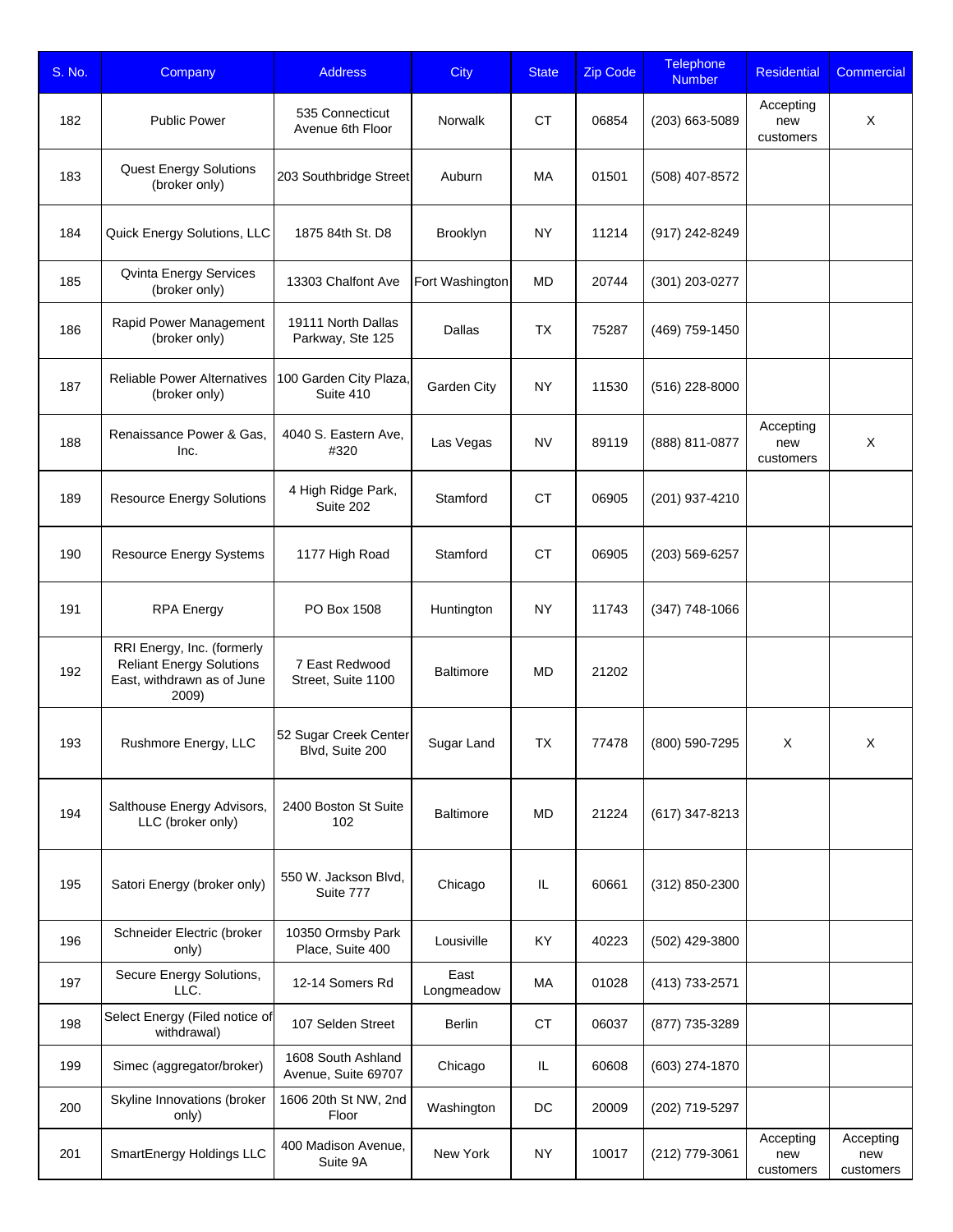| S. No. | Company                                                            | <b>Address</b>                             | <b>City</b>          | <b>State</b> | <b>Zip Code</b> | <b>Telephone</b><br><b>Number</b> | <b>Residential</b>            | Commercial |
|--------|--------------------------------------------------------------------|--------------------------------------------|----------------------|--------------|-----------------|-----------------------------------|-------------------------------|------------|
| 202    | Smart Energy.Com (Filed<br>notice of withdrawal in May<br>2003)    | 300 Unicorn Park                           | Woburn               | МA           | 01801           | (877) 627-8007                    |                               |            |
| 203    | Source Power & Gas LLC                                             | 2150 Town Square<br>Place, Suite 390       | Sugar Land           | TX           | 77479           | (281) 690-4399                    | Χ                             | X          |
| 204    | SourceOne (broker only)                                            | 53 State Street, 14th<br>Floor             | <b>Boston</b>        | МA           | 02109           | (800) 510-4485                    |                               |            |
| 205    | Sperian Energy Corp                                                | 3010 Briarpark Drive<br>#200               | Houston              | <b>TX</b>    | 77042           | (713) 401-2825                    | X                             | X          |
| 206    | <b>Sprague Energy Solutions</b><br>Inc. (broker only)              | 185 International Drive                    | Portsmouth           | <b>NH</b>    | 03801           | (800) 225-1560                    |                               |            |
| 207    | SSeS d/b/a Single Source<br>Energy Solutions, Inc                  | 7 Bay Cliff Circle                         | Plymouth             | МA           | 02360           | (781) 325-2858                    |                               |            |
| 208    | Star Energy Partners LLC                                           | 5737 Kanan Road #<br>627                   | Agoura Hills         | CA           | 91301           | (800) 494-5225                    |                               |            |
| 209    | <b>Starion Energy</b>                                              | 751 Straits Turnpike,<br><b>Suite 2000</b> | Middlebury           | <b>CT</b>    | 06762           | (800) 600-3040                    | X                             | X          |
| 210    | Stream Energy Columbia                                             | 1950 North Stemmons<br>Freeway, Suite 3000 | Dallas               | <b>TX</b>    | 75207           | (877) 369-8150                    | Accepting<br>new<br>customers | X          |
| 211    | Sunlight Energy Group, LLC<br>(broker only)                        | 135 East 57th Street,<br>16th Floor        | New York             | <b>NY</b>    | 10022           | (212) 286-1801<br>x3              |                               |            |
| 212    | SunSea Energy                                                      | 1451 Chews Landing<br>Road, Suite 100      | Clementon            | <b>NJ</b>    | 08021           | (844) 277-7517                    |                               |            |
| 213    | Suntrail Energy LLC                                                | 801 Barkwood Court,<br>Suite G             | Linthicum<br>Heights | MD           | 21090           | (410) 205-2841                    |                               |            |
| 214    | Sustainable Star (broker<br>only)                                  | 3060 Mitchellville<br>Road, Suite 216      | Bowie                | <b>MD</b>    | 20716           | (240) 396-2708                    |                               |            |
| 215    | Power in People, Inc. d/b/a<br>SyncWatt (aggregator and<br>broker) | 1121 Tewkesbury Pl<br><b>NW</b>            | Washington           | DC           | 20012           | (202) 744-9866                    |                               |            |
| 216    | Talen Energy Marketing, LLC<br>(formerly PPL EnergyPlus)           | 600 Hamilton St, Suite<br>600              | Allentown            | PA           | 18101           | (800) 281-2000                    |                               |            |
| 217    | Taurus Advisory Group, LLC<br>(broker only)                        | 27 Lawrence Rd                             | Madison              | <b>NJ</b>    | 07940           | (855) 557-3440                    |                               |            |
| 218    | Taylor Consulting and<br>Contracting<br>(aggregator/broker only)   | 625 Main Street                            | Avoca                | PA           | 18641           | (855) 521-8780                    |                               |            |
| 219    | TES Energy Services, LP<br>(broker only)                           | 17480 Dallas Parkway,<br>Suite 200         | Dallas               | <b>TX</b>    | 75287           | (972) 447-0447                    |                               |            |
| 220    | The Energy Link, LLC<br>(broker only)                              | 1000 Parkwood Circle,<br>Ste 900           | Atlanta              | GA           | 30339           | (678) 784-4130                    |                               |            |
| 221    | <b>Think Energy</b>                                                | 1990 Post Oak Blvd.,<br><b>Suite 1900</b>  | Houston              | TX           | 77056           | (888) 923-3633                    |                               |            |
| 222    | <b>Titan Energy New England</b><br>Inc.                            | 2275 Silas Deane Hwy                       | Rocky Hill           | СT           | 06067           | (855) 316-8944                    |                               |            |
| 223    | Titan Gas, LLC d/b/a Titan<br>Gas and Power                        | 3355 W. Alabama<br><b>Suite 1170</b>       | Houston              | TX           | 77098           | (713) 355-6200                    |                               |            |
| 224    | TPI Efficiency and Non-Profit<br>Efficiency (broker only)          | 1250 Old River Rd,<br>Floor 3              | Cleveland            | OH           | 44113           | (877) 244-0182                    |                               |            |